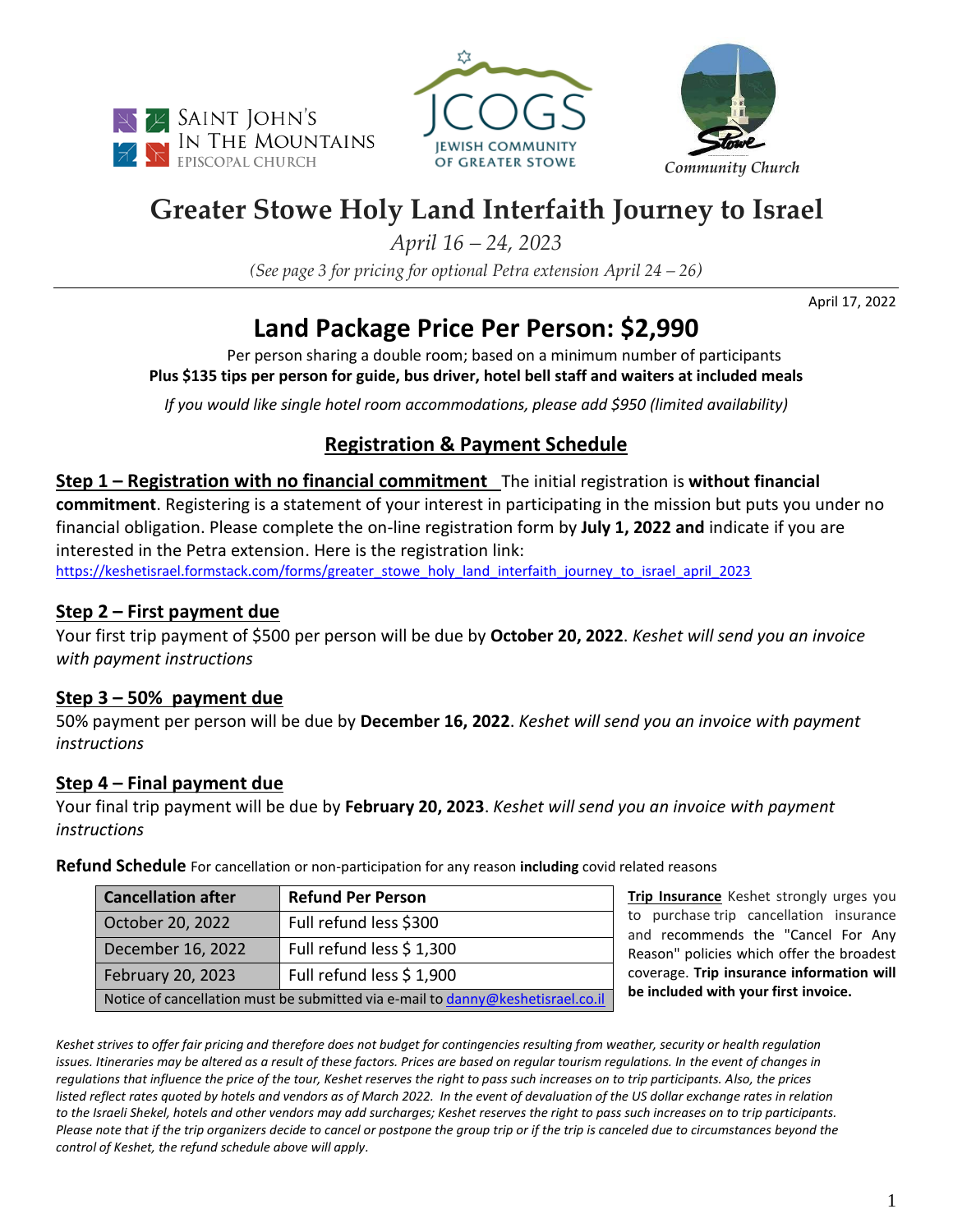**Arrival in/Departure from Israel:** Flights are being arranged by each traveler. Keshet assumes no responsibility for flight arrangements, delays or cancellations. Keshet will be happy to refer you to a US based flight agent if you so desire. **When booking your flights, please note that the trip will begin in Israel on Sunday evening April 16 and end in Israel on Monday evening April 24 as follows:**

| First night of included hotel | Sunday April 16: Check-in at the Tal Hotel in Tel Aviv from 3:00 PM. There will be one group bus |
|-------------------------------|--------------------------------------------------------------------------------------------------|
| accommodations                | pick up at Ben Gurion Airport on Sunday April 16 timed to the arrival of most of the group       |
| Conclusion of included        | Monday April 24: Check-out from the Grand Court Hotel in Jerusalem by 11:00 AM. There will be    |
| hotel accommodations          | one group bus drop off at Ben Gurion Airport on Monday evening April 24 at the cocnclusion of    |
|                               | the trip timed to the departure time of most of the group.                                       |

 *If your flight arrives in and departs from Israel at days/times other than the provided group bus airport transportation on Sunday April 16 and Monday April 24, you will be responsible for the cost of your own airport transportation. The Keshet staff will be happy to help you make airport transportation arrangements and to help you with any additional accommodations or touring services that you might need to arrange in Israel prior to or after the trip.*

#### **Hotel Accommodations**

| Hotel                                     | <b>Dates</b>  | <b>Hotel</b>                 | <b>Dates</b>  |
|-------------------------------------------|---------------|------------------------------|---------------|
| Tal Hotel, Tel Aviv                       | April 16 - 18 | Grand Court Hotel, Jerusalem | April 20 - 24 |
| Nof Ginosar Kibbutz Hotel, Sea of Galilee | April 18 - 20 |                              |               |

#### **Land Package Price Includes**

- One group transfer from and to Ben Gurion International Airport as per above
- All group transportation in Israel on private chartered bus as per the itinerary
- All hotel accommodations *double occupancy -* as per the itinerary
- All site admissions and programs as per the itinerary
- Israeli hotel breakfast every morning plus 3 included lunches and 8 included dinners
- Keshet Israel Tour Educator
- Keshet Hat & Water Bottle
- Keshet Luggage Tags and Map of Israel

#### **Not Included in Land Package Price**

- Airfare
- Meals on your own
- Personal charges at hotels and
- restaurants
	- Medical & Trip Insurance
- Laundry service
- Medical/Corona tests in USA and in Israel as may be required by health/travel regulations

Please note that all listed prices are valid for tourists only (non-Israeli citizens). Israeli citizens will need to add 17% Value Added Tax for a portion of the Mission price as per Israeli law.

Please contact **Daniel Ehrlich**, Keshet's Educational Director, with any questions: danny@keshetisrael.co.il

# **See next page for pricing for Optional Petra Extension April 24 - 26**



### **Keshet Educational Journeys**

PO Box 8540 Jerusalem 91084 Israel Phone: 972-2-671-3518 | Fax: 972-2-671-3624 k e s h e t @ k e s h e t i s r a e l . c o . i l | w w w . k e s h e t i s r a e l . c o . i l